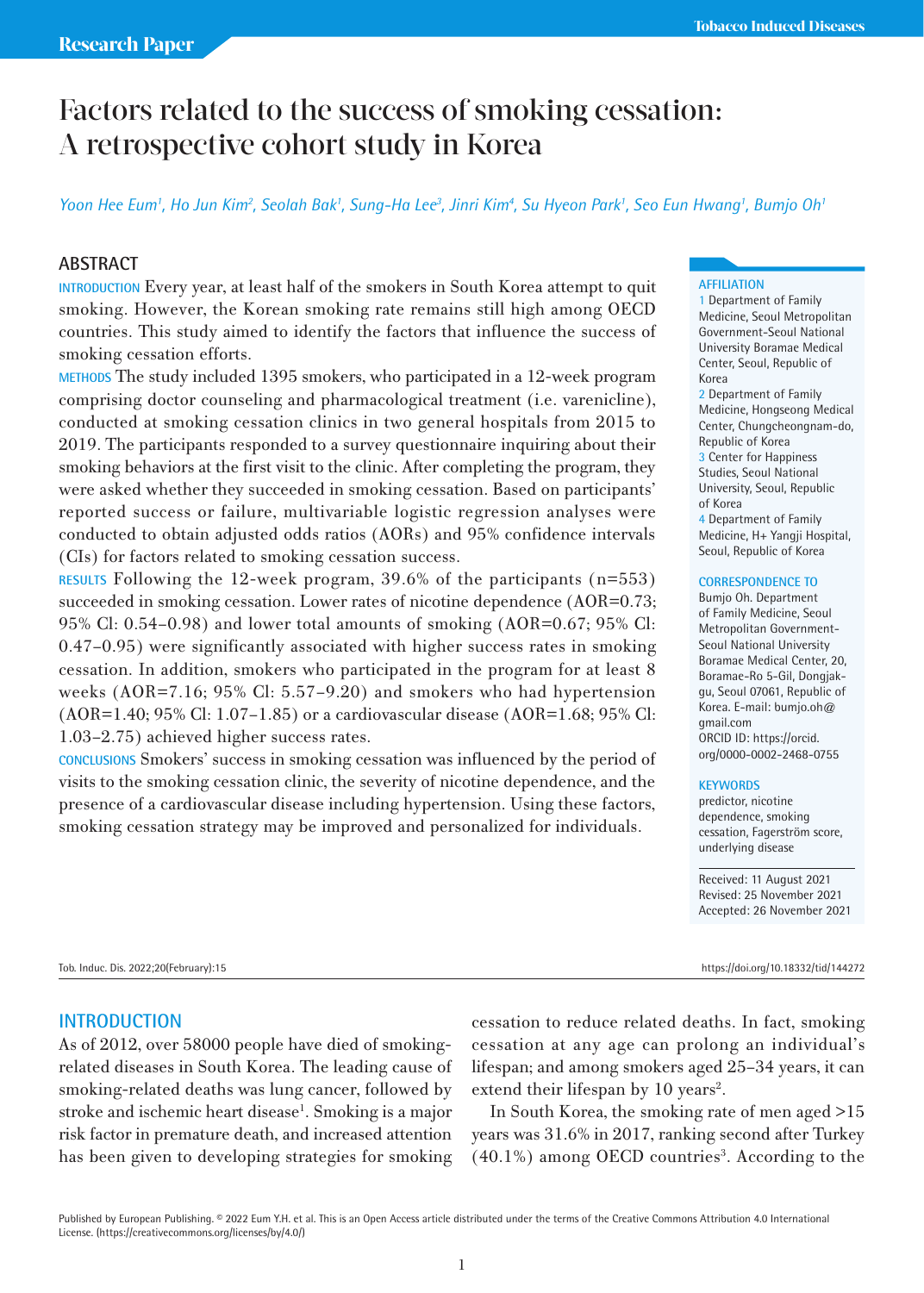National Health and Nutrition Survey in South Korea, the smoking rate of adults aged >19 years decreased from 30.2% in the early 2000s to 22.3% in 2017. The smoking rate of men decreased significantly from 60.9% in 2001 to 38.1% in 2017; however, the smoking rate of women slightly increased from 5.2% in 2001 to 6.0% in 20174 .

The South Korean National Health Insurance began providing financial support for smoking cessation treatment to all citizens seeking support in February 2015 through clinics and public health centers. Varenicline and bupropion are currently the primary pharmaceutical treatments used for smoking cessation, and varenicline has been widely used due to its efficacy and efficiency<sup>5</sup>. In a study conducted in Taiwan and Korea on the effect of varenicline on smoking cessation, up to 59.5% of patients succeeded in quit smoking after 12 weeks. Furthermore, the smoking cessation maintenance rate was 46.8%, 12 weeks after the end of treatment (compared to  $21.8\%$  in the placebo group)<sup>6</sup>. In a study conducted in Turkey in 2011 on the effect of bupropion and varenicline on smoking cessation among 405 smokers, the smoking abstinence rate was higher in varenicline group (13.9%) than in the bupropion group  $(6.2\%)$  one year after treatment<sup>7</sup>.

Varenicline is currently the most used treatment in smoking cessation clinics in South Korea. However, despite the implementation of smoking cessation programs using varenicline, and an annual budget dedicated to smoking cessation clinics, the smoking rate in South Korea has not decreased as expected<sup>8</sup>. Therefore, it is necessary to investigate the factors that impact smoking cessation success, such as smoking habits and health-related risks, in addition to pharmaceutical treatment. In this study, we compared the nicotine dependence and healthrelated characteristics of smokers who succeeded in smoking cessation and those who did not succeed, using a retrospective approach.

### **METHODS**

# **Study design and participants**

Participants were recruited among smokers who visited the smoking cessation clinics of two hospitals in Seoul between 2 March 2015 and 31 December 2019. All participants were aged >19 years and agreed to participate in the smoking cessation program. During the program, they received counseling from a medical professional (i.e. a family physician) and were prescribed smoking cessation medication up to 6 times over a period of 8 to 12 weeks.

On their first visit to the clinic, participants were asked to complete a survey questionnaire on basic information and their smoking behaviors. After 12 weeks of counseling and varenicline treatment, the success of participants' smoking cessation efforts was evaluated. Of the 1623 participants who took varenicline, 1395 were included in the final analysis; 228 participants who did not respond to the survey items necessary for analysis were excluded (Figure 1).

# **Data collection and analysis**

*Survey questionnaire*

The initial survey questionnaire included general



# Figure 1. Study sample and flowchart of selection of participants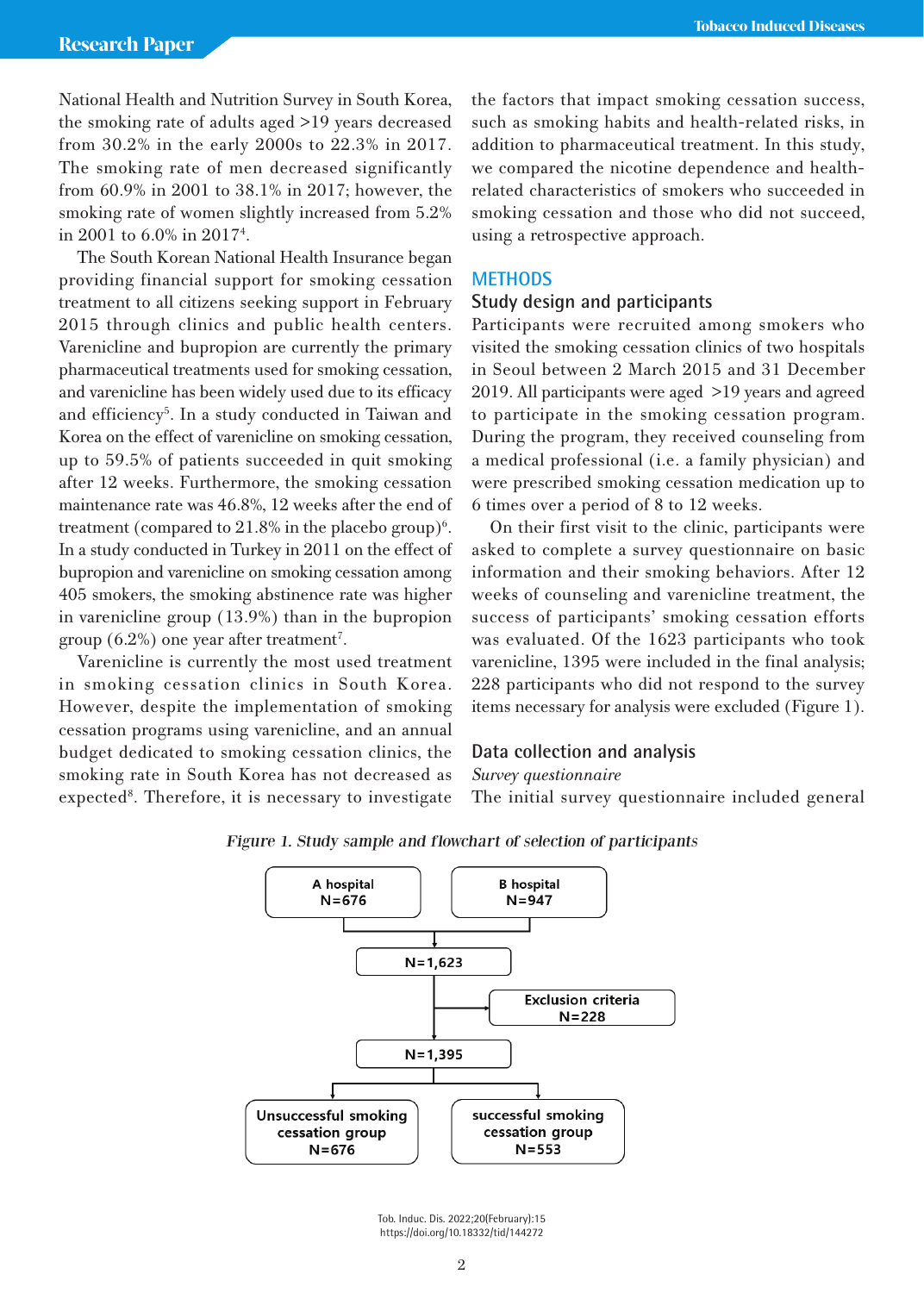information questions on gender, date of birth, height, and weight, and questions on nicotine dependence using the Fagerström test for nicotine dependence (FTND)<sup>9</sup>; amount of alcohol consumed (per instance and per week); smoking habits (e.g. amount of smoking, duration of smoking); pharmaceutical treatments taken and underlying chronic diseases; and previous attempts to quit smoking, duration of smoking cessation, and reasons for previous failures of smoking cessation. Body mass index (BMI, kg/m<sup>2</sup>) values of <25 were considered normal weight and >25 overweight/obese. Based on the Korean guidelines<sup>10</sup>, the following recommended amounts are considered moderate drinking: ≤8 drinks/week for men aged  $\leq$  45 years;  $\leq$  44 drinks/week for men aged  $\geq$  65 years and women aged <65 years; and  $\leq 2$  drinks/week for women aged >65 years.

# *Determining smoking cessation success*

Participants were divided into successful and unsuccessful smoking cessation groups. Success in smoking cessation was determined based on participants' report that they had successfully quit smoking on their last visit to the clinic after the 12-week program. Participants who discontinued their visits in the middle of the program (i.e. low compliance) were included in the group who failed to quit smoking.

### **Statistical analysis**

Chi-squared test was used to test independence between the two groups (successful and unsuccessful cessation), and two group t-test was used to compare the means. Multivariable logistic regression analyses, according to smoking cessation success, were conducted to obtain adjusted odds ratio (AORs) and 95% confidence intervals (CIs) for factors related to the success of smoking cessation. Odds ratios were adjusted for sex, age, underlying diseases, and alcohol consumption. Stata ver. 15.0 was used in the data analyses. A p<0.05 was considered statistically significant.

# **RESULTS**

# **Participants' sociodemographic characteristics and smoking history**

Of the 1395 participants, 553 (39.6%) succeeded in smoking cessation after a 12-week smoking cessation program. Regardless of success or failure to quit smoking, more than half were aged 40–64 years. More than 85% of the participants in both groups were male. The average smoking period (prior to participation in the program) of the successful cessation group was longer (29.75 years, SD=12.58, t-test p=0.001) than that of the unsuccessful cessation group (27.42 years, SD=13.46). In addition, the number of patients who visited the smoking cessation clinic for more than 8 weeks was higher in the successful group (n=405; 73.24%) than in the unsuccessful group  $(n=241; 28.62%)$  (chi-squared test,  $p<0.001$ ). The average nicotine dependence score (based on the FTND) in the successful group was lower (4.63) than the average score in the unsuccessful group (5.01) (t-test p=0.004). The presence of underlying chronic diseases, including hypertension (p<0.001), cardiovascular disease (p=0.011), and cancer (p=0.040) was significantly higher in the successful smoking cessation group. There were no significant differences between the successful and unsuccessful smoking cessation groups in rates of obesity or highrisk alcohol consumption (Table 1).

# **Factors associated with smoking cessation success**

Table 2 presents a comparison of the FTND scores on each item, duration of smoking, period of visits to the smoking cessation clinic, and underlying chronic diseases in each group using a multivariable logistic regression. The success rate of smoking cessation in the group with high FTND scores was 0.73 times lower than the group with low FTND scores (AOR=0.73; 95% CI: 0.54–0.98). In particular, the success rate of smoking cessation was significantly lower in all groups who smoked within 1 hour of waking up in the morning than the group who smoked 1 hour after waking up (AOR=0.58; 95% CI: 0.39– 0.86, AOR=0.61; 95% CI: 0.43–0.87, AOR=0.52; 95% CI: 0.37–0.73). The success rate of the group who smoked ≥31 cigarettes per day was 0.57 times lower than the group who smoked  $\leq 10$  cigarettes per day (AOR=0.57; 95% CI: 0.35–0.91). The success rate of the group who smoked  $\geq 20$  pack-years was 0.67 times lower than the group who smoked <10 packyears (AOR=0.67; 95% CI: 0.47–0.95). The success rate was 7.16 times higher among those who visited the clinic for  $\geq 8$  weeks than those who visited for  $\leq 8$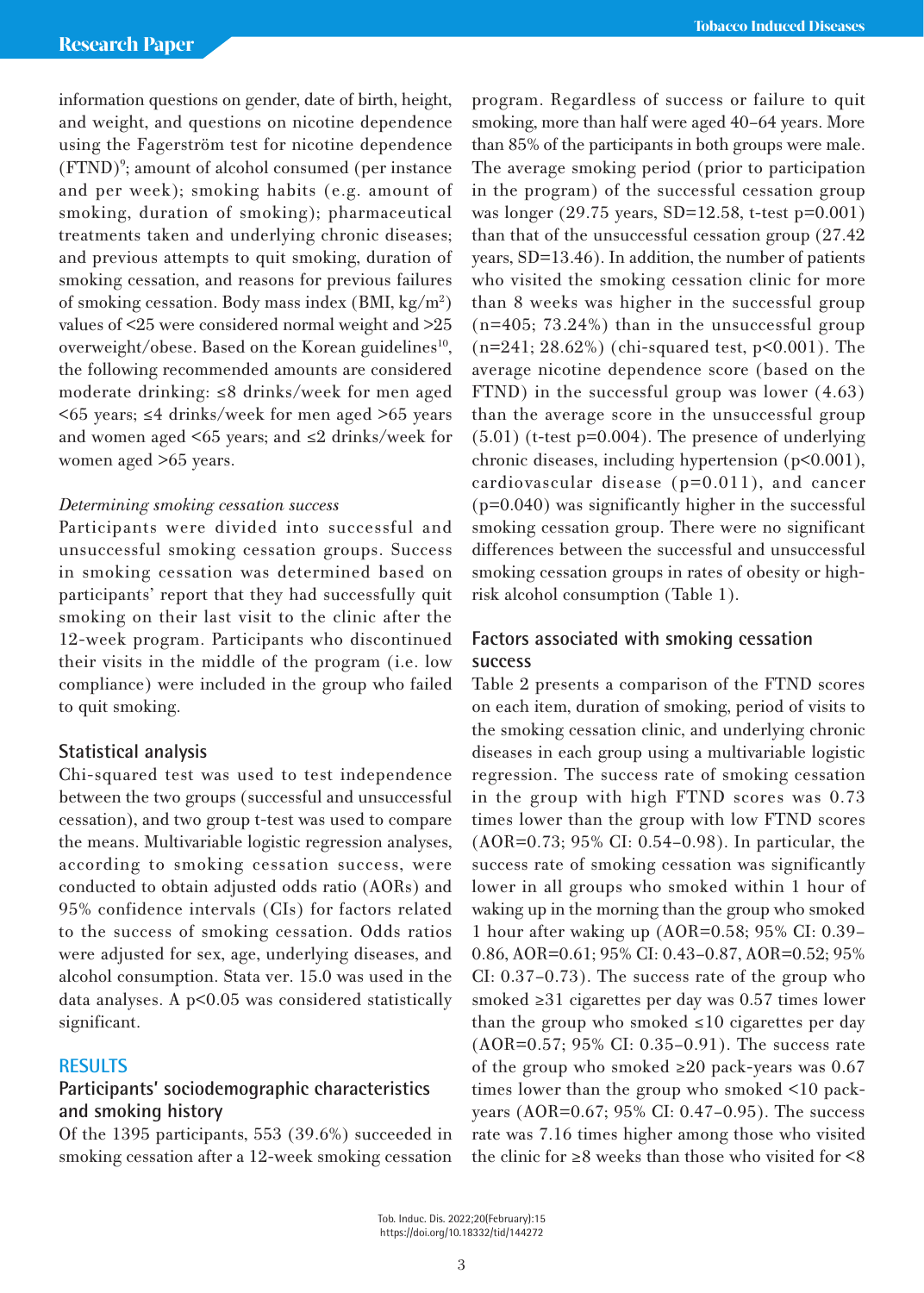Table 1. Descriptive characteristics of participants by reported success in smoking cessation, South Korea  $(N=1395)$ 

|                                                | <b>Unsuccessful</b><br>smoking cessation | <b>Successful smoking</b><br>cessation | $\boldsymbol{p}$ |
|------------------------------------------------|------------------------------------------|----------------------------------------|------------------|
|                                                | $n(\%)$                                  | $n(\%)$                                |                  |
| Total, n                                       | 842                                      | 553                                    |                  |
| Age (years)                                    |                                          |                                        |                  |
| $19 - 39$                                      | 233 (27.67)                              | 89 (16.09)                             | < 0.001          |
| $40 - 64$                                      | 472 (56.06)                              | 353 (63.83)                            |                  |
| $\geq 65$                                      | 137 (16.27)                              | 111 (20.07)                            |                  |
| <b>Sex</b>                                     |                                          |                                        |                  |
| Men                                            | 741 (88.00)                              | 474 (85.71)                            | 0.212            |
| Women                                          | 101 (12.00)                              | 79 (14.29)                             |                  |
| BMI (kg/m <sup>2</sup> )                       |                                          |                                        |                  |
| Normal                                         | 526 (62.47)                              | 340 (61.48)                            | 0.710            |
| Obese                                          | 316 (37.53)                              | 213 (38.52)                            |                  |
| Smoking amount (cigarettes/day), mean $\pm$ SD | $17.98 \pm 8.76$                         | $17.13 \pm 8.81$                       | 0.078            |
| Years smoking, mean $\pm$ SD                   | $27.42 \pm 13.46$                        | $29.75 \pm 12.58$                      | 0.001            |
| Pack-years                                     |                                          |                                        |                  |
| $<10$                                          | 152 (18.05)                              | 100 (18.08)                            | 0.914            |
| $\geq$ 10 and <20                              | 203 (24.11)                              | 128 (23.15)                            |                  |
| $\geq$ 20                                      | 487 (57.84)                              | 325 (58.77)                            |                  |
| Attempt to quit smoking last 1 year            |                                          |                                        |                  |
| Yes                                            | 352 (41.81)                              | 254 (45.93)                            | 0.128            |
| No                                             | 490 (58.19)                              | 299 (54.07)                            |                  |
| Duration of smoking cessation (months)         |                                          |                                        |                  |
| < 6                                            | 780 (92.64)                              | 496 (89.69)                            | 0.043            |
| $\geq$ 6 and <12                               | 28 (3.33)                                | 34(6.15)                               |                  |
| $\geq$ 12                                      | 34 (4.04)                                | 23 (4.16)                              |                  |
| <b>Underlying diseases</b>                     |                                          |                                        |                  |
| Hypertension                                   | 192 (22.80)                              | 177 (32.01)                            | < 0.001          |
| Diabetes mellitus                              | 120 (14.25)                              | 97 (17.54)                             | 0.097            |
| Dyslipidemia                                   | 151 (17.93)                              | 121 (21.88)                            | 0.069            |
| Pulmonary disease                              | 37 (4.39)                                | 17(3.07)                               | 0.211            |
| Cardiovascular disease                         | 37 (4.39)                                | 42 (7.59)                              | 0.011            |
| Neurological disease                           | 27 (3.21)                                | 19 (3.44)                              | 0.815            |
| Neuropsychiatric disease                       | 28 (3.33)                                | 19 (3.44)                              | 0.911            |
| Cancer                                         | 2(0.24)                                  | 6(1.08)                                | 0.040            |
| Visited the clinic for >8 weeks                | 241 (28.62)                              | 405 (73.24)                            | < 0.001          |
| <b>Alcohol drinking</b>                        |                                          |                                        |                  |
| No                                             | 271 (32.19)                              | 177 (32.01)                            | 0.962            |
| Moderate                                       | 288 (34.20)                              | 193 (34.90)                            |                  |
| Problematic                                    | 283 (33.61)                              | 183 (33.09)                            |                  |
| <b>FTND</b>                                    |                                          |                                        |                  |
| Low $(0-3)$                                    | 239 (28.38)                              | 188 (34.00)                            | 0.082            |
| Medium (4-6)                                   | 370 (43.94)                              | 227 (41.05)                            |                  |

Continued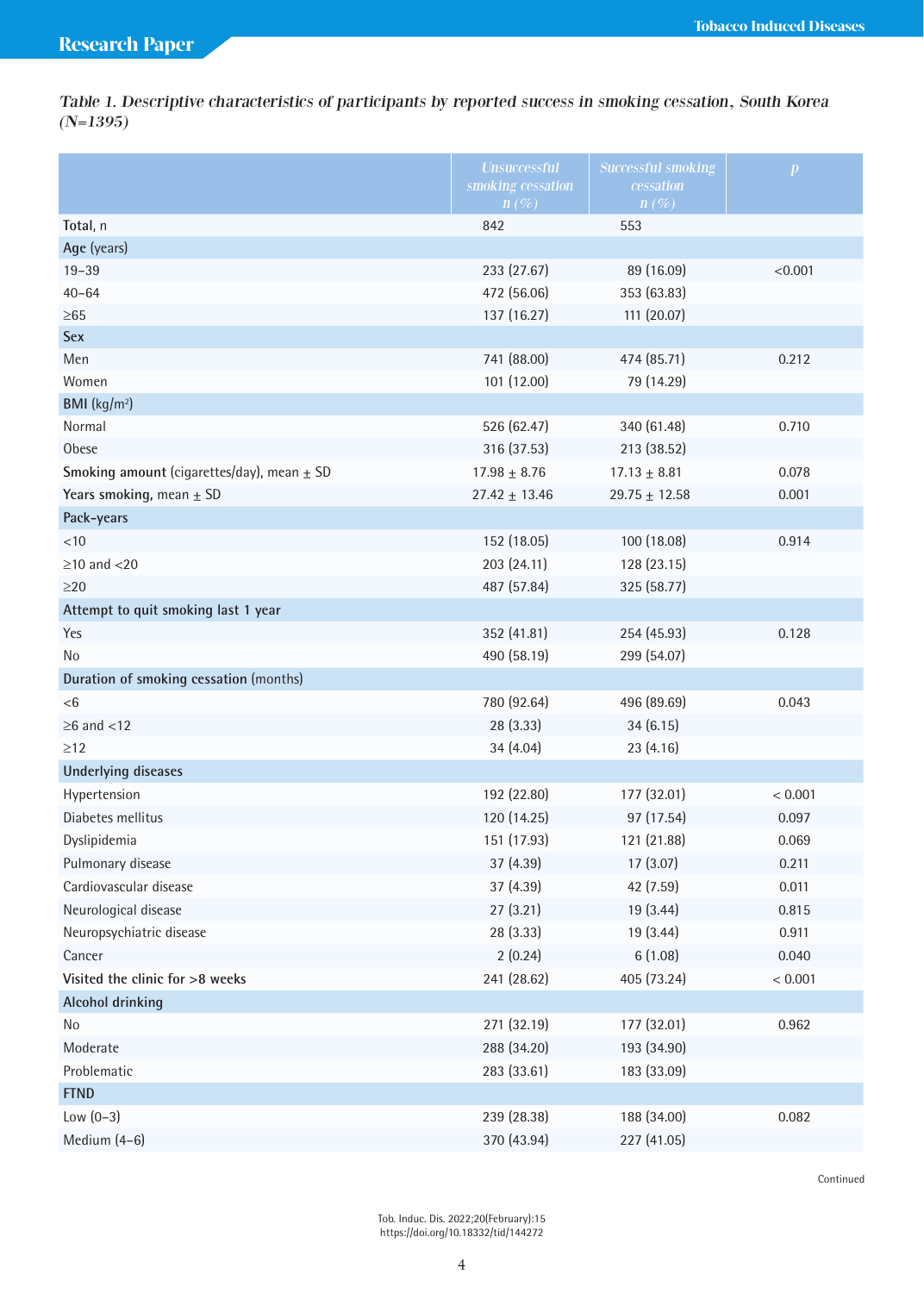# Table 1. Continued

|                                                                                                                             | <b>Unsuccessful</b><br>smoking cessation<br>$n(\%)$ | <b>Successful smoking</b><br>cessation<br>$n(\%)$ | $\boldsymbol{p}$ |
|-----------------------------------------------------------------------------------------------------------------------------|-----------------------------------------------------|---------------------------------------------------|------------------|
| High (7-10)                                                                                                                 | 233 (27.67)                                         | 138 (24.95)                                       |                  |
| FTND score, mean $\pm$ SD                                                                                                   | $5.01 \pm 2.41$                                     | $4.63 \pm 2.46$                                   | 0.004            |
| Fagerström questionnaire 1<br>How soon after you wake up do you smoke your first cigarette?<br>(minutes)                    |                                                     |                                                   |                  |
| >60                                                                                                                         | 92 (10.93)                                          | 102 (18.44)                                       | 0.001            |
| $31 - 60$                                                                                                                   | 148 (17.58)                                         | 89 (16.09)                                        |                  |
| $6 - 30$                                                                                                                    | 251 (29.81)                                         | 165 (29.84)                                       |                  |
| $\leq 5$                                                                                                                    | 351 (41.69)                                         | 197 (35.62)                                       |                  |
| Fagerström questionnaire 2<br>Do you find it difficult to refrain from smoking in a place where<br>it is forbidden?         |                                                     |                                                   |                  |
| Yes                                                                                                                         | 289 (34.32)                                         | 164 (29.66)                                       | 0.069            |
| No                                                                                                                          | 553 (65.68)                                         | 389 (70.34)                                       |                  |
| Fagerström questionnaire 3<br>Which cigarette do you hate most to give up?                                                  |                                                     |                                                   |                  |
| All others                                                                                                                  | 443 (52.61)                                         | 290 (52.44)                                       | 0.950            |
| The first one in the morning                                                                                                | 399 (47.39)                                         | 263 (47.56)                                       |                  |
| Fagerström questionnaire 4<br>How many cigarettes do you smoke?                                                             |                                                     |                                                   |                  |
| $\leq 10$                                                                                                                   | 175 (20.78)                                         | 139 (25.14)                                       | 0.118            |
| $11 - 20$                                                                                                                   | 444 (52.73)                                         | 282 (50.99)                                       |                  |
| $21 - 30$                                                                                                                   | 146 (17.34)                                         | 96 (17.36)                                        |                  |
| $\geq$ 31                                                                                                                   | 77 (9.14)                                           | 36 (6.51)                                         |                  |
| Fagerström questionnaire 5<br>Do you smoke more frequently during the first hours after<br>waking than the rest of the day? |                                                     |                                                   |                  |
| Yes                                                                                                                         | 366 (43.47)                                         | 241 (43.58)                                       | 0.967            |
| No                                                                                                                          | 476 (56.53)                                         | 312 (56.42)                                       |                  |
| Fagerström questionnaire 6<br>Do you smoke even if you are so ill that you are in bed most of<br>the day?                   |                                                     |                                                   |                  |
| Yes                                                                                                                         | 499 (59.26)                                         | 299 (54.07)                                       | 0.055            |
| No                                                                                                                          | 343 (40.74)                                         | 254 (45.93)                                       |                  |

FTND: Fagerström test for nicotine dependence. BMI: body mass index (kg/m<sup>2</sup>).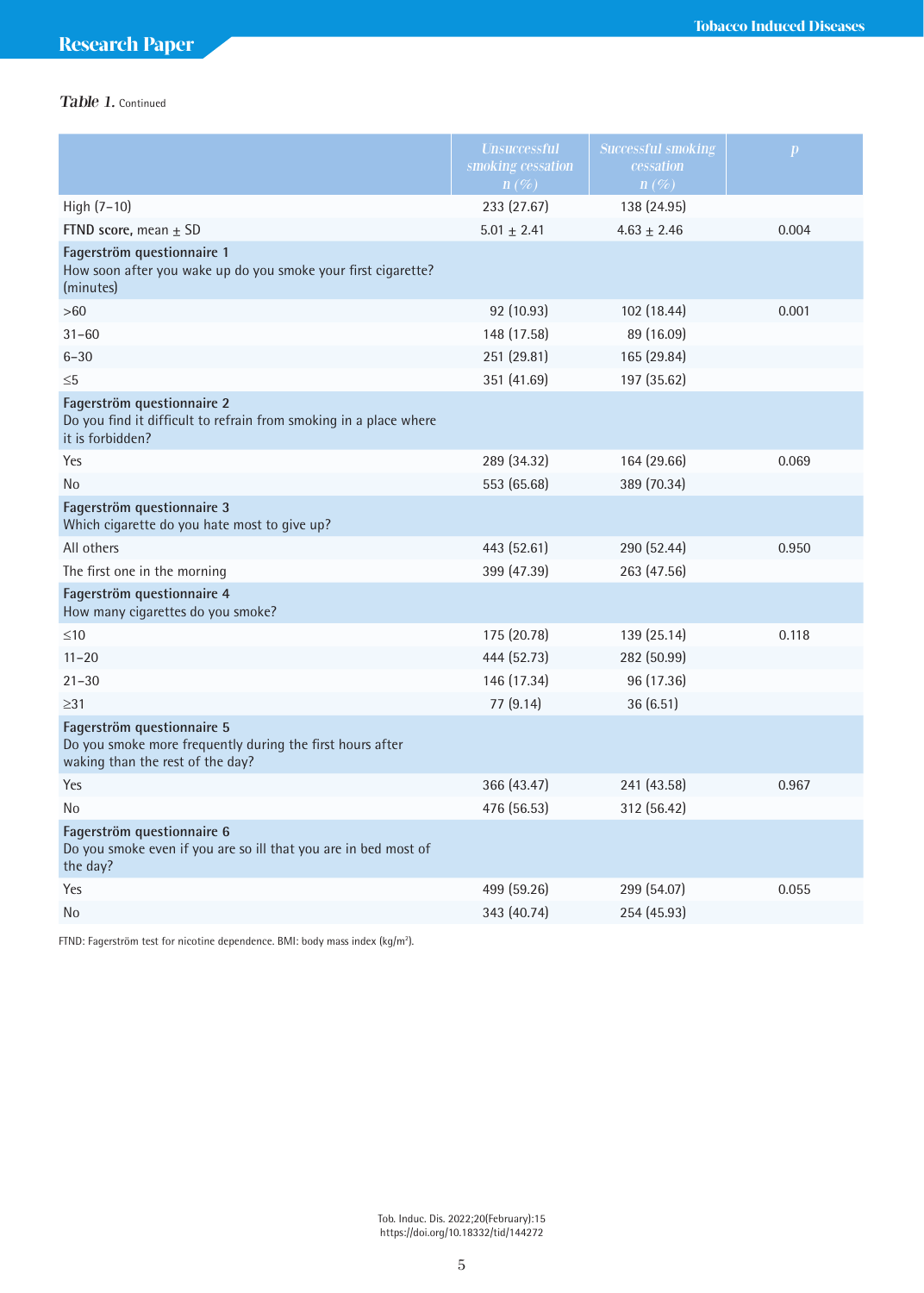Table 2. Factors associated with smoking cessation rate (logistic regression) among South Korean smokers (N=1395)

|                                                                                                                                | OR (95% CI)            | $\mathbf{p}$ | $AOR* (95\% \text{ CI})$ | $\mathbf{p}$ |
|--------------------------------------------------------------------------------------------------------------------------------|------------------------|--------------|--------------------------|--------------|
| <b>FTND</b>                                                                                                                    |                        |              |                          |              |
| Low (0-3) (Ref.)                                                                                                               | 1                      | 0.044        | 1                        | 0.032        |
| Medium (4-6)                                                                                                                   | $0.78$ $(0.61 - 1.00)$ |              | $0.80$ $(0.62 - 1.04)$   |              |
| High $(7-10)$                                                                                                                  | $0.75(0.57 - 1.00)$    |              | $0.73$ $(0.54 - 0.98)$   |              |
| Fagerström questionnaire 1<br>How soon after you wake up do you<br>smoke your first cigarette (minutes)?                       |                        |              |                          |              |
| $>60$ (Ref.)                                                                                                                   | 1                      | 0.001        | $\mathbf{1}$             | 0.001        |
| $31 - 60$                                                                                                                      | $0.54(0.37 - 0.79)$    |              | $0.58(0.39 - 0.86)$      |              |
| $6 - 30$                                                                                                                       | $0.59(0.42 - 0.84)$    |              | $0.61(0.43 - 0.87)$      |              |
| $\leq 5$                                                                                                                       | $0.51$ $(0.36 - 0.71)$ |              | $0.52$ (0.37-0.73)       |              |
| Fagerström questionnaire 2<br>Do you find it difficult to refrain from<br>smoking in a place where it is forbidden?            |                        |              |                          |              |
| No (Ref.)                                                                                                                      | $\mathbf{1}$           | 0.068        | $\mathbf{1}$             | 0.063        |
| Yes                                                                                                                            | $0.81$ $(0.64 - 1.02)$ |              | $0.80(0.63 - 1.01)$      |              |
| Fagerström questionnaire 3<br>Which cigarette do you hate most to give<br>up?                                                  |                        |              |                          |              |
| All others (Ref.)                                                                                                              | 1                      | 0.950        | 1                        | 0.876        |
| The first one in the morning                                                                                                   | $1.01$ $(0.81 - 1.25)$ |              | $0.98(0.79 - 1.22)$      |              |
| Fagerström questionnaire 4<br>How many cigarettes do you smoke?                                                                |                        |              |                          |              |
| $\leq$ 10 (Ref.)                                                                                                               | $\mathbf{1}$           | 0.037        | 1                        | 0.030        |
| $11 - 20$                                                                                                                      | $0.80$ $(0.61 - 1.05)$ |              | $0.82$ $(0.62 - 1.09)$   |              |
| $21 - 30$                                                                                                                      | $0.83$ $(0.59 - 1.17)$ |              | $0.82$ (0.57-1.17)       |              |
| $\geq$ 31                                                                                                                      | $0.59$ $(0.37 - 0.93)$ |              | $0.57$ $(0.35 - 0.91)$   |              |
| Fagerström questionnaire 5<br>Do you smoke more frequently during the<br>first hours after waking than the rest of<br>the day? |                        |              |                          |              |
| No (Ref.)                                                                                                                      | 1                      | 0.967        | 1                        | 0.636        |
| Yes                                                                                                                            | $1.00$ $(0.81 - 1.25)$ |              | $0.95(0.76 - 1.18)$      |              |
| Fagerström questionnaire 6<br>Do you smoke even if you are so ill that<br>you are in bed most of the day?                      |                        |              |                          |              |
| No (Ref.)                                                                                                                      | $\mathbf{1}$           | 0.055        | $\mathbf{1}$             | 0.106        |
| Yes                                                                                                                            | $0.81$ $(0.65 - 1.00)$ |              | $0.83$ $(0.67 - 1.04)$   |              |
| Clinic visit period (weeks)                                                                                                    |                        |              |                          |              |
| $<$ 8 (Ref.)                                                                                                                   | $\mathbf{1}$           | < 0.001      | 1                        | < 0.001      |
| ${\geq}8$                                                                                                                      | $6.82$ (5.37-8.68)     |              | 7.16 (5.57-9.20)         |              |
| Pack-years                                                                                                                     |                        |              |                          |              |
| $<$ 10 (Ref.)                                                                                                                  | $\mathbf{1}$           | 0.832        | $\mathbf{1}$             | 0.017        |
| $\geq$ 10 and <20                                                                                                              | $0.96(0.68 - 1.34)$    |              | $0.84(0.58 - 1.21)$      |              |
| $\geq$ 20                                                                                                                      | $1.02$ $(0.76 - 1.36)$ |              | $0.67$ $(0.47 - 0.95)$   |              |

Continued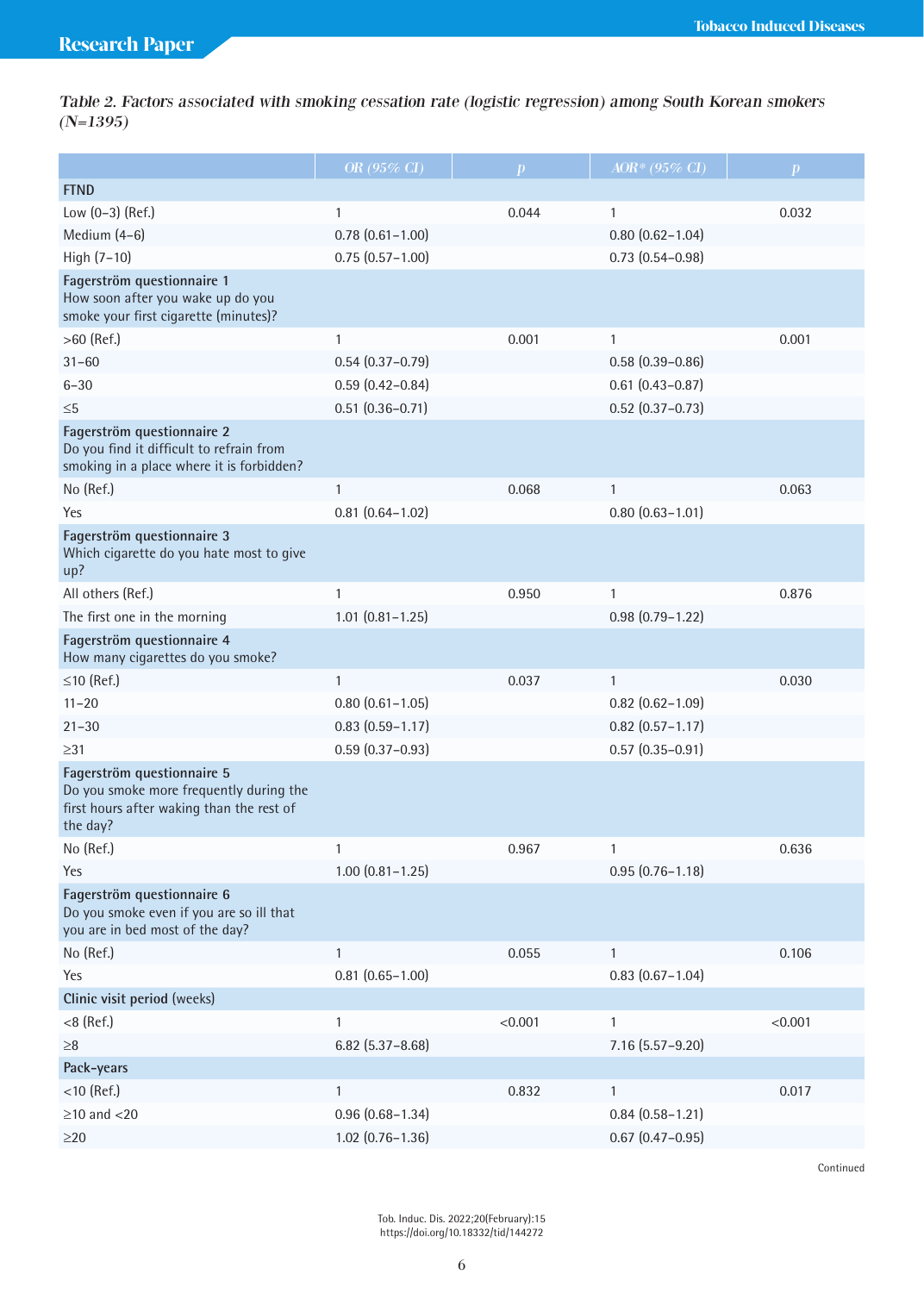### Table 2. Continued

|                           | OR (95% CI)            | $\boldsymbol{p}$ | AOR* (95% CI)          | $\boldsymbol{p}$ |
|---------------------------|------------------------|------------------|------------------------|------------------|
| <b>Underlying disease</b> |                        |                  |                        |                  |
| Hypertension              |                        |                  |                        |                  |
| No (Ref.)                 | $\mathbf{1}$           | < 0.001          | $\mathbf{1}$           | 0.016            |
| Yes                       | $1.59(1.25 - 2.03)$    |                  | $1.40(1.07 - 1.85)$    |                  |
| <b>Diabetes mellitus</b>  |                        |                  |                        |                  |
| No (Ref.)                 | $\mathbf{1}$           | 0.098            | $\mathbf{1}$           | 0.682            |
| Yes                       | $1.28(0.96 - 1.71)$    |                  | $1.07$ $(0.78 - 1.47)$ |                  |
| Dyslipidemia              |                        |                  |                        |                  |
| No (Ref.)                 | $\mathbf{1}$           | 0.069            | $\mathbf{1}$           | 0.636            |
| Yes                       | $1.28(0.98 - 1.68)$    |                  | $0.93(0.68 - 1.26)$    |                  |
| Pulmonary disease         |                        |                  |                        |                  |
| No (Ref.)                 | $\mathbf{1}$           | 0.214            | $\mathbf{1}$           | 0.138            |
| Yes                       | $0.69$ $(0.38 - 1.24)$ |                  | $0.63$ $(0.34 - 1.16)$ |                  |
| Cardiovascular disease    |                        |                  |                        |                  |
| No (Ref.)                 | $\mathbf{1}$           | 0.012            | $\mathbf{1}$           | 0.037            |
| Yes                       | $1.79(1.13 - 2.82)$    |                  | $1.68(1.03 - 2.75)$    |                  |
| Neurological disease      |                        |                  |                        |                  |
| No (Ref.)                 | $\mathbf{1}$           | 0.815            | $\mathbf{1}$           | 0.648            |
| Yes                       | $1.07$ $(0.59 - 1.95)$ |                  | $0.86(0.46 - 1.62)$    |                  |
| Neuropsychiatric disease  |                        |                  |                        |                  |
| No (Ref.)                 | $\mathbf{1}$           | 0.911            | $\mathbf{1}$           | 0.941            |
| Yes                       | $1.03$ $(0.57 - 1.87)$ |                  | $1.02$ $(0.55 - 1.90)$ |                  |
| Cancer                    |                        |                  |                        |                  |
| No (Ref.)                 | $\mathbf{1}$           | 0.062            | $\mathbf{1}$           | 0.067            |
| Yes                       | 4.61 (0.93-22.91)      |                  | 4.63 (0.90-23.93)      |                  |

\*AOR: adjusted odds ratio; adjusted for sex, age, underlying diseases, and alcohol consumption. FTND: Fagerström test for nicotine dependence.

weeks (AOR=7.16; 95% CI: 5.57–9.20). The success rate increased 1.4 times for patients with hypertension (AOR=1.40; 95% CI: 1.07–1.85) and 1.68 times for patients with a cardiovascular disease (AOR=1.68; 95% CI: 1.03–2.75).

### **DISCUSSION**

Results of this study show that the smoking cessation success rates were higher among smokers with lower FTND scores, who smoked 1 hour after waking up, visited the smoking cessation clinic for more than 8 weeks, and smoked a lower total amount of cigarettes (pack-years). Further, the success rate of smoking cessation among participants with hypertension and cardiovascular disease was higher than among participants without the abovementioned diseases.

Smoking cessation support services are available nationwide in South Korea through various channels, such as smoking cessation clinics, smoking cessation counseling service lines, and websites that provide information about smoking cessation<sup>11</sup>. Such efforts to reduce smoking have been recognized worldwide, and South Korea has achieved high levels of performance in the tobacco control policies included in the Framework Convention on Tobacco Control (FCTC).

Although several evaluations of smoking cessation programs have been conducted nationally, poor data fidelity may contribute to the lack of research on factors related to successful smoking cessation. To obtain reliable data, we identified the success factors of smoking cessation among more than 1300 adults who wished to quit smoking.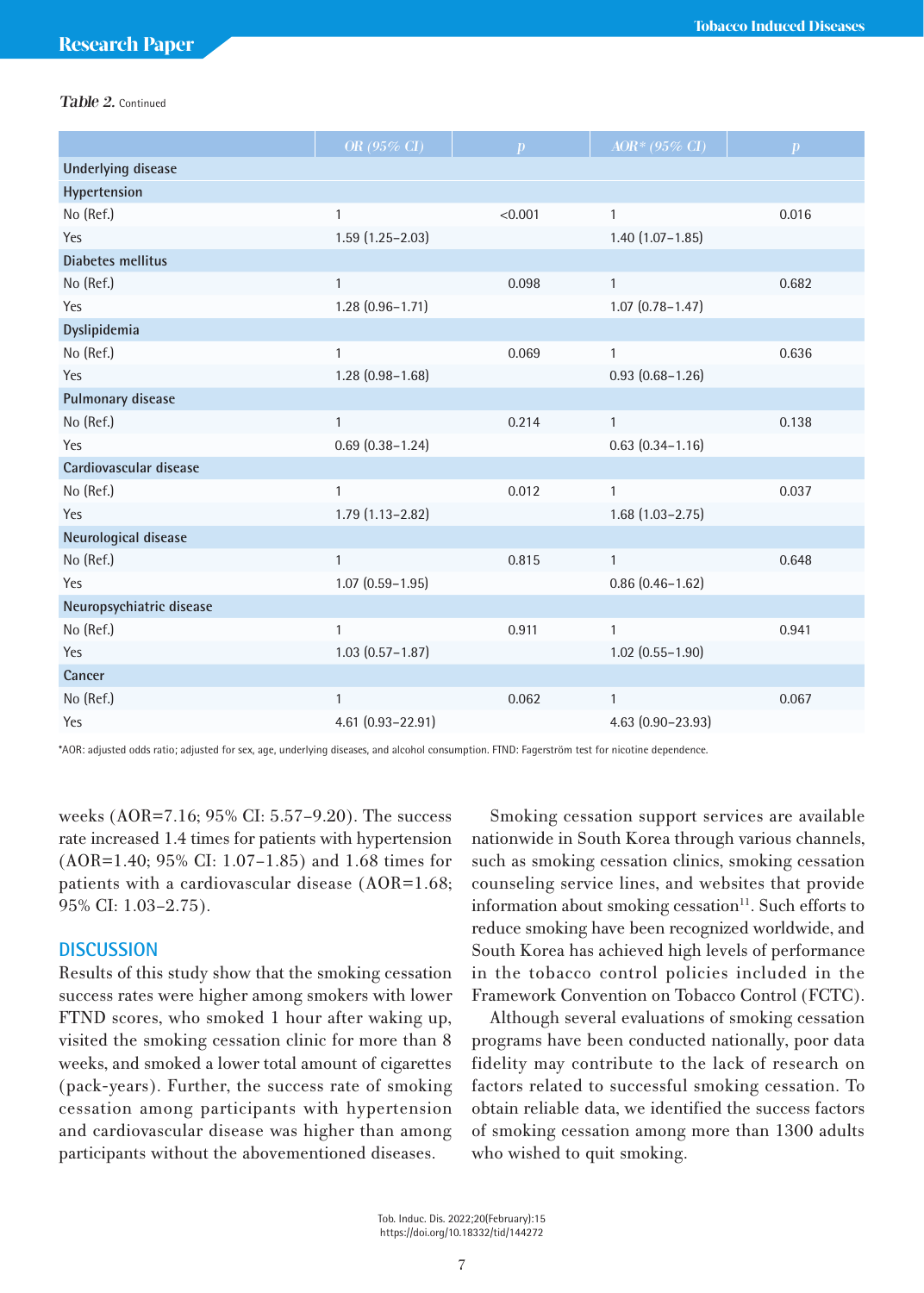A study of 90 patients at a smoking cessation clinic in a public hospital in 2014 found that religion affected the success of smoking cessation. Also, it showed that the higher the patient's dependence on nicotine before participating in the cessation program, the lower the probability of cessation success<sup>12</sup>. Results of the present study are similar in terms of dependence, but as the study questionnaire did not include inquiries about religion, its effect on smoking cessation success could not be evaluated. Another study investigated the factors affecting success in smoking cessation among 114 patients who visited a smoking cessation clinic in a hospital from 1998 to 2000 and who received cessation treatment using a nicotine patch and nortriptyline. In the successful smoking cessation group, the participants' age and body mass index (BMI) were significantly higher while their exhaled carbon monoxide concentration measured at the initial visit to the clinic was significantly lower than participants in the unsuccessful smoking cessation group. Also, it showed that nicotine dependence scores (determined using the FTND) of the successful smoking cessation group were lower but statistically insignificant<sup>13</sup>. In the current study, we found a similar inverse relationship between nicotine dependence and smoking cessation success rates; however, there was no relationship between obesity and cessation success rates. Consequently, personalized smoking cessation strategy is necessary according to the FTND score before an attempt to quit smoking.

In a study of 54 patients, who took varenicline in a smoking cessation clinic from 2016 to 2017, the success rate of smoking cessation among depressed patients reduced to 0.201 times compared to patients who were not depressed. This result was based on the evaluation of depression using the BDI scale $^{14}$ . In the current study, only 47 patients responded that they had a psychiatric disease in the questionnaire, as such no meaningful results were obtained in regard to depression. Psychological factors are important for success in smoking cessation, therefore if the current study included a large number of patients with psychiatric disorders, there would also be significant results.

A study comparing 2000 current smokers and former smokers using data from the Korean National Health and Nutrition Survey showed that the higher the number of cigarettes smoked per day, the higher the smoking cessation success rate<sup>15</sup>. In contrast, the current study, as well as some other previous studies, showed that the higher the amount of smoking, the lower the success rate<sup>16,17</sup>. The latter may be explained by the assumption that increase in total amount of smoking (pack-years) is linked with higher nicotine dependence18, which results in lower success rate of smoking cessation. Another hypothesis is that the smoking cessation clinic is free, which may have affected the motivation of smoking cessation participants, resulting in different results.

Our study revealed that patients with hypertension or cardiovascular disease had a higher rate of smoking cessation success than participants without such diseases. A cross-sectional study of adult men admitted to hospitals for cardiovascular disease in 2004 explored the patients' perception on health benefits of smoking cessation and their willingness to quit smoking; 78% of patients believed that smoking cessation will reduce heart disease, 93% answered that they were willing to quit smoking, and 88% replied that they preferred to quit smoking without any help<sup>19</sup>. Since the study was conducted before the implementation of a national smoking cessation support project, patients' awareness of the relationship between cardiovascular disease and smoking would probably improve if the same study was conducted today. Thus, patients with the abovementioned disease have a higher awareness compared to their healthy counterparts. Similarly, such patients were exposed to doctor's explanations about the necessity of quitting smoking, and were referred to smoking cessation clinics by their physicians, which may have had a significant impact on the success rates of smoking cessation. On the other hand, even though pulmonary disease is strongly correlated with smoking, there was no significant difference in the success rate of smoking cessation. Rather it seems that the success rate of smoking cessation is decreasing when there are pulmonary diseases. Previous findings showed similar results, and maybe due to the high nicotine dependence of COPD patients<sup>20</sup>. As such, it may be helpful if doctors more actively explain the necessity of smoking cessation to patients who visit the hospital for hypertension or for cardiovascular disease or for other diseases as well.

Several local studies investigating the predictors of smoking cessation have shown mixed results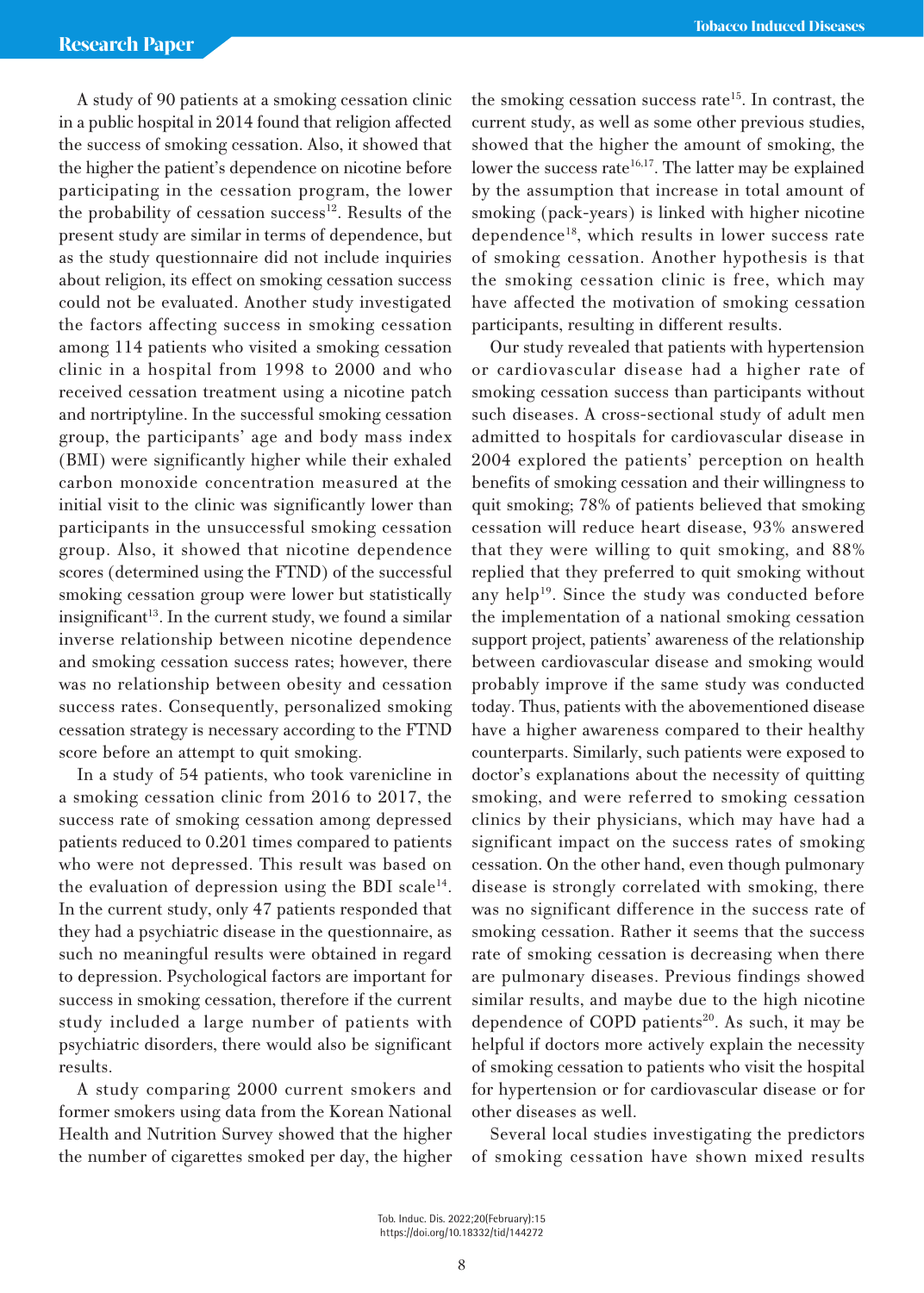depending on the study method or on the number of participants. The current study is a retrospective cohort study with a sample size of more than 1000 smokers who took varenicline – which is the most commonly used pharmacological treatment in smoking cessation clinics – and compared the survey results of two groups (successful and unsuccessful) after completing a smoking cessation program. Thus, the current study could complement the mixed results of previous studies.

# **Limitations**

The study is not without limitations. First, the number of participants with psychiatric conditions and cancer was small, so no meaningful results in this regard could be confirmed. Further research is necessary to include participants with these underlying conditions. Second, since success in smoking cessation was determined based on participants' report at their last visit to the clinic, the self-reported success rate may be unreliable. It would have been preferable to use exhaled carbon monoxide concentrations to assess success rates. Third, only patient factors were considered and analyzed; non-patient factors, such as hospital location and doctors' counseling techniques, were not included. Fourth, the study did not investigate whether participants returned to smoking after completing the smoking cessation program. A follow-up study on the successful smoking cessation group over a period of time is recommended. Fifth, one of the important factors for success in quitting smoking is motivation, but the current study did not analyze the motivation for smoking cessation. A more elaborately designed follow-up study may identify variables necessary for success in smoking cessation and enhance personalized smoking cessation programs.

# **CONCLUSIONS**

The smokers' success in smoking cessation was influenced by the period of visits to the smoking cessation clinic, the severity of nicotine dependence, and the presence of hypertension or a cardiovascular disease. Using these factors to predict success of smoking cessation may improve personalized smoking cessation strategy for individuals. Further study on the factors on success of smoking cessation is necessary.

## **REFERENCES**

- 1. Jung KJ, Yun YD, Baek SJ, Jee SH, Kim IS. Smoking-Attributable Mortality among Korean Adults, 2012. Journal of The Korea Society of Health Informatics and Statistics. 2013;38(2):36-48.
- 2. Jha P, Ramasundarahettige C, Landsman V, et al. 21st-Century Hazards of Smoking and Benefits of Cessation in the United States. N Engl J Med. 2013;368(4):341-350. doi:10.1056/NEJMsa1211128
- 3. Organization for Economic Co-operation and Development. Daily smokers. Accessed November 25, 2021. https://data.oecd.org/healthrisk/daily-smokers. htm
- 4. National Tobacco Control Center. Tobacco use in Korea. Accessed February 3, 2022. https://nosmk.khealth.or.kr/ ntcc/eng/subIndex/547.do
- 5. Brose LS, West R, Stapleton JA. Comparison of the effectiveness of varenicline and combination nicotine replacement therapy for smoking cessation in clinical practice. Mayo Clin Proc. 2013;88(3):226-233. doi:10.1016/j.mayocp.2012.11.013
- 6. Tsai ST, Cho HJ, Cheng HS, et al. A randomized, placebocontrolled trial of varenicline, a selective alpha4beta2 nicotinic acetylcholine receptor partial agonist, as a new therapy for smoking cessation in Asian smokers. Clin Ther. 2007;29(6):1027-1039. doi:10.1016/j.clinthera.2007.06.011
- 7. Benli AR, Erturhan S, Oruc MA, Kalpakci P, Sunay D, Demirel Y. A comparison of the efficacy of varenicline and bupropion and an evaluation of the effect of the medications in the context of the smoking cessation programme. Tob Induc Dis. 2017;15(February). doi:10.1186/s12971-017-0116-0
- 8. Kim JY. Directions and Challenges in Smoking Cessation Treatment. Tuberc Respir Dis (Seoul). 2020;83(Supple 1):S1. doi:10.4046/trd.2020.0150
- 9. Ahn HK, Lee HJ, Jung DS, Lee SY, Kim SW, Kang JH. The Reliability and Validity of Korean Version of Questionnaire for Nicotine Dependence. Journal of the Korean Academy of Family Medicine. 2002;23(8):999- 1008.
- 10. Lee S, Kim JS, Jung JG, Oh MK, Chung TH, Kim J. Korean Alcohol Guidelines for Moderate Drinking Based on Facial Flushing. Korean J Fam Med. 2019;40(4):204- 211. doi:10.4082/kjfm.19.0059
- 11. Ministry of Health and Welfare. No Smoke Guide. In Korean. Ministry of Health and Welfare; 2017.
- 12. Hwang EJ. Related Factors of Smoking Cessation Success and Maintenance of Patients using Smoking Cessation Clinic at a Public Hospital : focused on patient demographics and smoking related factors. In Korean. Journal of the Korea Academia-Industrial Cooperation Society. 2019;20(3):535-543. doi:10.5762/KAIS.2019.20.3.535
- 13. Kim CH, Seo HG. The factors associated with success of smoking cessation at smoking-cessation clinic. In Korean.